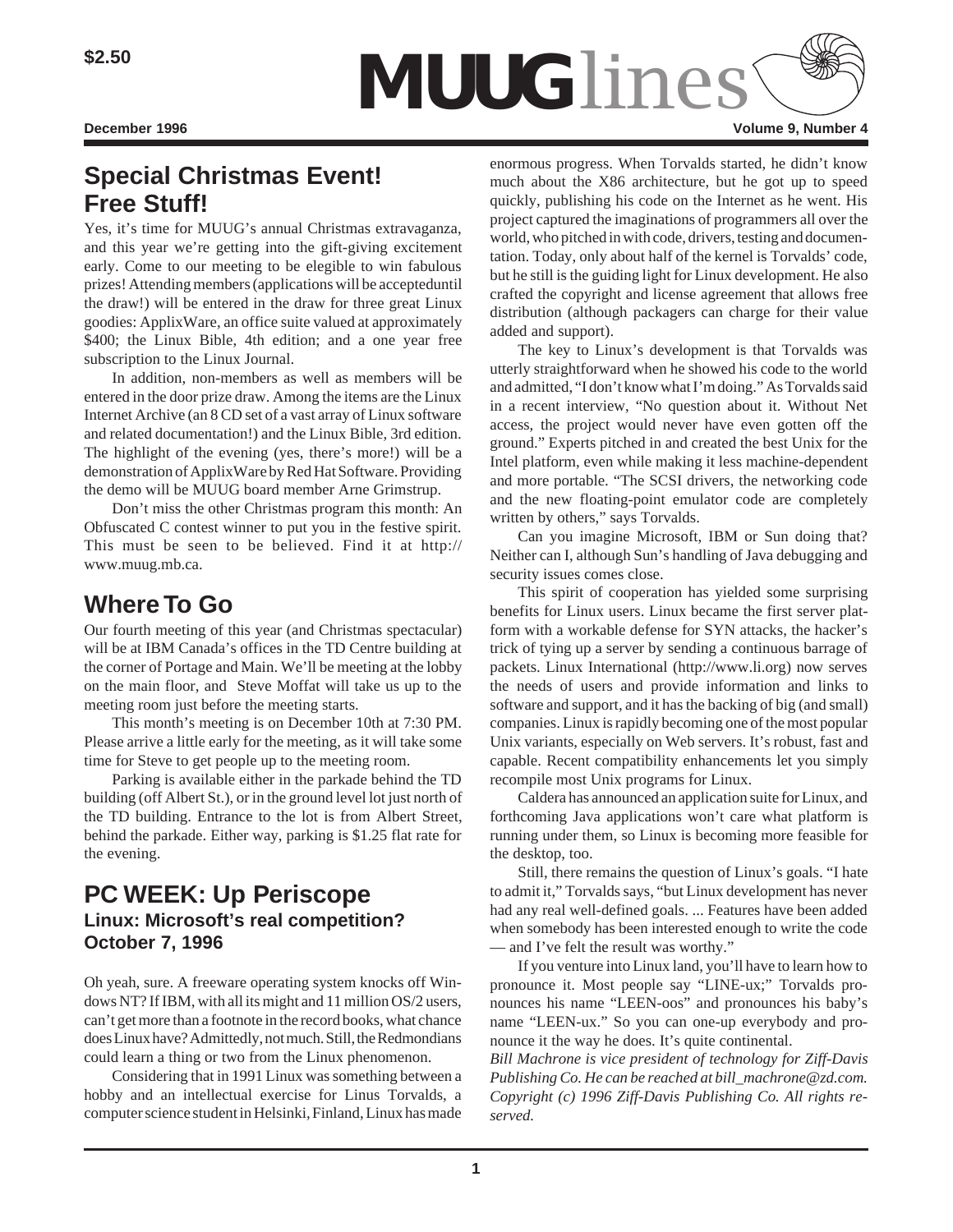## **UnixWorld Online: Review No. 005 PowerBuilder for Unix**

### *By Raghuram Bala.*

Questions regarding this article should be directed to the author at rbala@i-2000.com.

PowerBuilder from Powersoft owns about 50% of the market in the clientserver tool market on Microsoft Windows. It has gained mass appeal with an easy-to-use scripting language, high degree of object orientedness, tight database integration, and support for team development. Now Powersoft has released Unix and Macintosh versions of its flagship product for cross-platform development.

Will it draw converts in the Unix arena? Who is Powersoft targeting? Who competes with it and how does PowerBuilder stack up? Answers to these questions and more below...

### **PB's Roots**

The move to client-server computing began in the late 1980s, and what started as a trickle has turned into a flood with the vast majority of corporations right sizing their computer systems. The days of proprietary systems were replaced by open systems bearing industry standard hardware and software. Among the catalysts for this paradigm shift were cheaper personal computers and workstations, and increasingly computing power on the desktop as a result of leaps in microprocessor technology.

In the business computing arena, the Windows operating system from Microsoft captured the giant's share of the market leaving OS/2, DOS, Unix and others to share among the spoils. Graphical User Interfaces (GUIs) have been around since the late 1970s resulting from pioneering research from Xerox's PARC Labs and eventually gaining commercial appeal in the form of Apple's Macintosh line of computers. However, it was Microsoft that helped bring GUIs to the masses aided by low cost PCs bundled with the Windows environment.

The native language of Windows is the Windows API, and early development on Windows was limited to Clanguage programs with API calls. As many discovered soon, it was an onerous and arduous task to develop even simple programs using this technique. In addition, many corporate entities had bigger needs like accessing large databases from their desktops, creating reports, sharing data between applications and so on. Hence, the need arose for industrial strength tools to mask the complexity of the Windows API, and to provide powerful mechanisms such as tight integration with relational databases, transaction management, and configuration management for team development. These were features that mainframe users had come to expect and PCs had to catch up or lose their appeal. A wave of client-server tools on PCs emerged in 1992 that included Visual Basic from Microsoft, SQLWindows from Gupta, and PowerBuilder from Powersoft.

All these products use proprietary scripting languages that are easy to learn and have powerful capabilities suited for programmers of business applications in enterprises.

### **Two-Tier Client-Server**

In the last four years, PowerBuilder, Visual Basic, and SQLWindows together with new entrant Delphi from Borland International have dominated the clientserver tools arena on Windows. In the same period of time, many have discovered the strengths and weaknesses of the client-server architecture as a whole, and likewise the limitations of the above mentioned products. All of these tools thrived in two-tier client-server architectures. In the purists' viewpoint, client-server refers to two pieces of software, namely the client, which makes a request that is handled by a another piece of software on the server. In most

implementations in corporate America however, client-server has translated to a GUI program that handles presentation and application logic "talking" to a database server. This architecture is also known as the "fat" client architecture.

This architecture has its weaknesses on PC platforms, namely:

**Scalability** It is not very scalable because the PC platforms were not as powerful as say, the Unix workstations, because their computing power was more limited. In addition, PowerBuilder, Delphi, Visual Basic, and SQLWindows were tools that ran only on Microsoft Windows. **Robustness** The Windows environment as a whole was not very robust and even till today does not exhibit full pre-emptive multitasking (with the exception of Windows NT). **Performance** Because the GUI tools had to deal not only with the presentation layer but also the application logic, the frontend performed tasks such as database transaction management. This resulted in poor performance, network bottlenecks, and other maladies. Performance boosts have been achieved to a certain degree by use of stored procedures that reside on databases. However, because stored procedure languages are non-standard there is little appeal for them as long-term strategic choices. **Cross Platform Development** Because application logic was embedded in the GUI front-end, re-use of code by in-house application development was nearly impossible when it came to cross-platform application development.

### **N-Tier Client-Server**

With two-tier client-server computing hitting a performance and scalability wall, many of the tool vendors quickly realized the need for scalability in their products. This led to N-tier client-server architectures where the application logic is no longer bundled in with the presentation layer, but instead is kept separate. The communication between the presentation layer and application layer is through remote procedure calls or mes-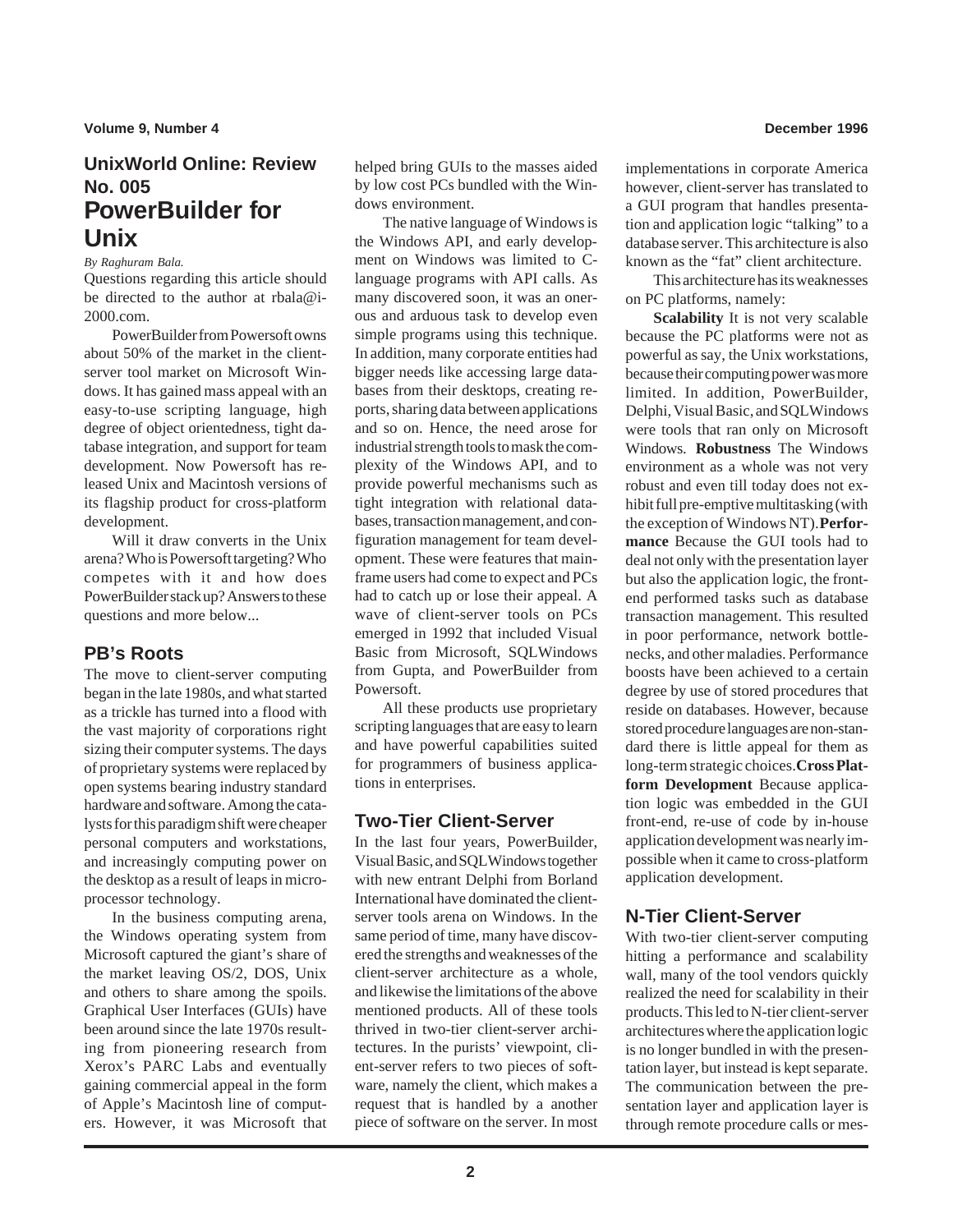saging. This architecture has the advantage that one could leverage the best presentation tool without affecting the application logic. A case in point would be the sudden popularity of the World Wide Web as a presentation layer. Companies using the N-Tier architecture could now use Web browsers as their presentation layer and hook into existing application logic easily without major reinvestment.

### **PB Strategy**

Powersoft's focus has always been on corporations and the need to build client-server applications rapidly with solid database integration. It is not a tool aimed at research laboratories, academic institutions, or other sectors of the market. That does not mean that it does not have the capability to build non-database applications.

With N-Tier client server gaining immense popularity, Powersoft has attacked the problem in two ways:

**Going Cross-Platform** This enables PowerBuilder code modules to be built in Windows 3.1, Windows 95, Windows NT, MacOS, and Solaris 2.4. **Code Distribution and Objects** With PowerBuilder 5.0, one can now write PowerBuilder code for the presentation layer and also write the application logic in PowerBuilder on the application server. For example, a company could deploy PCs for presentation and have PowerBuilder run there, and deploy Sun SPARCs with Solaris 2.4 as application servers and have PowerBuilder on that machine. PowerBuilder on the client would call PowerBuilder objects on the application server either through RPCs or message-oriented mechanisms that comply with CORBA standards.

With the Unix client-server market, PowerBuilder faces off with Unify Vision from Unify Corporation, Progress ADE from Progress, JAM from JYACC, and Elements Environment from Neuron Data. Although these tool vendors have been around for a number of years, they have not enjoyed the media cover-

age, popularity, and industry support that PowerBuilder has garnered in the last few years. This is not to say that their products are inferior, but the market usually follows the market leaders.

With Sybase acquiring Powersoft in 1994, both companies benefited from the strengths of the other. The Powersoft acquisition made a Sybase a "complete" client-server company providing client application development tools as well as back- end database server tools. Powersoft, on the other hand, gained Sybase's marketing muscle, distribution channels, and a company that has a solid reputation for technical excellence. Also, on Unix platforms, Sybase's database products are extremely strong which aids Powersoft's move to Unix.

What about conventional X Toolkits such as Xlib, Xintrinsics, Motif, and others? When coding for sheer performance, the X toolkits would definitely beat PowerBuilder or any other similar tool. However, in business applications, development cycles tend to be short and rapid application development with tight database support is a must. In this scenario, tools like PowerBuilder do very well.

Powersoft's approach on the Unix platform is three-fold:

1.If any of their existing clients wanted to migrate from PC clients to Unix workstations, then PowerBuilder for Unix would be the answer as its code is almost fully compatible with the PC version. The only minor changes are commands relating to DDE, OLE, and other features found only under Windows. 2.If existing PowerBuilder users had many client platforms, then all of their development could be done using PowerBuilder. This scenario occurs in large corporations that have Unix workstations, PCs, and Macs. 3.Looking to the future, N-Tier client server needs to be supported. With Distributed PowerBuilder, a feature in Version 5.0, an enterprise can build stand-alone objects on application servers using PowerBuilder. So existing clients can migrate their application logic "stuck" in two-tier architectures to an N-Tier architecture without recoding in another language, for instance, C or C++.

### **PB Architecture**

PowerBuilder's application architecture consists of seven classes:

**Application** Every application has exactly one application class associated with it. An application object is instantiated during run time. The application class has attributes such as the name of the application, the fonts to use, the libraries to use, and so on. Window The window is the focal point in any GUI application. Although, not absolutely necessary for every application, most GUI applications have at least have one window. Microsoft Windows contain controls such as static text, listboxes, drop-down listboxes, checkboxes, radio buttons, and others. One unique control to PowerBuilder is the data window that is a smart data-aware control with links to databases. Every data-window control is linked to a Datawindow class. Data-window controls have a rich set of methods for manipulating data. **Menu** Menus are associated with windows and cannot stand on their own right. Every menu item can also be associated with a toolbar bitmap. In this sense, developers can get a toolbar for "free" as part of menus. **Datawindow** This is a class that is unique to PowerBuilder. Datawindows are input-output mechanisms for data stored in data sources. These data sources could be flat files or databases, among others. Datawindows have excellent graphing capabilities based on data retrieved from data sources. Datawindows have a number of presentation styles including grid, tabular, freeform, crosstab, and many more. Datawindow controls in windows are associated with a Datawindow class. **Structure** These classes are similar to structures in the C language and records in Pascal. Function These are global functions similar to functions in any other language. They can take arguments and can have return